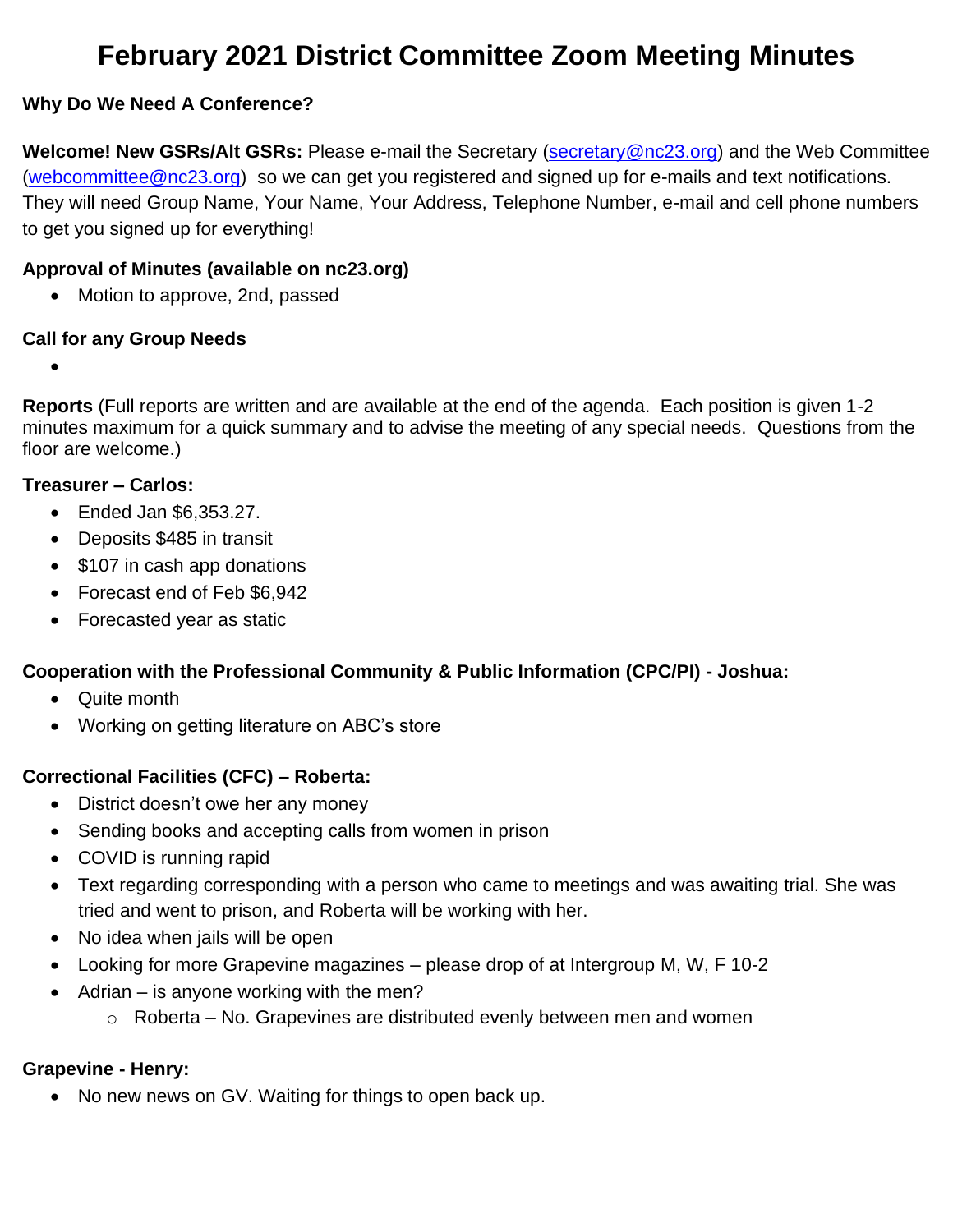#### **Special Events – Katie**:

- Preparing to ramp-up for Founder's Day, which is looking like another virtual event on June 12<sup>th</sup>.
- Ideas and requested are welcome and you can email Katie

# **Accessibilities – Tyler:**

- I have not received any direct contact for accessibilities, but I did have someone reach out about their father trying to get sober. I asked her if he was ready to get sober and shared some experience, along with providing the TAS phone number and offered to connect her with a member of AA. I have not heard back.
- I have followed up with RHA Health Services (A local government organization that assists people with mental health issues and accessibilities needs (blind, physically disabled, deaf, etc.), but I have not heard back. Hopefully I can get that conversation started, so that they can direct people in need to AA through our accessibilities committee so that we can help them bridge the gap.
- I have spoken with the ASL interpreter for my homegroup about being a resource for us for special events, conferences, etc. and he is willing and says that he can do a reasonable price for us. He is available as a resource.
- I have contacted the web committee about adding "ASL Accessible" to my homegroup since we have an interpreter present at every meeting. Easy Does It – Wed at 7 PM.
- Mariah B reached out to me about helping her find an interpreter for an Accessibilities conference coming up. I am following up with her to offer my homegroup interpreter as an option and am working to get her access to the Area level resource list.

# **Treatment Facilities (TFC) – Della:**

- Things are starting to open.
- Della contacted Cone and provided them with a list of Zoom meeting IDs and passwords to access with their new tablets.
- Also, at Cone, she has brought in meetings for the last two Fridays as they have allowed meetings one night a week.
- She is looking to contact homegroups that were bringing in meetings on Fridays before the shutdown. Contact info is: TFC@nc23.org or 336-0708-1216
- She contacted the TFC coordinators for High Point, Burlington, and the area to provide a network to better reach people in need.

# **Web & Technology – Josh**:

- Meetings are getting updated as they change.
- Emails are getting answered.

# **Intergroup Representative – Mike**:

- Hours are still M, W, F 10-2
- While rearranging they put items up for sale.
- New layout can accommodate ~10 people.
- To use for meeting please contact Intergroup with 2-week notice. Can handle reoccurring meetings without on-going notice
- Chuck R. has resigned as office manager. Interim office manager is Dave Z.
- At the last Intergroup council meeting they discussed and approved how to buy something, and have it sent to you. They are developing the details.
- Please announce Cashapp at meetings for intergroup ID is \$GSOIG